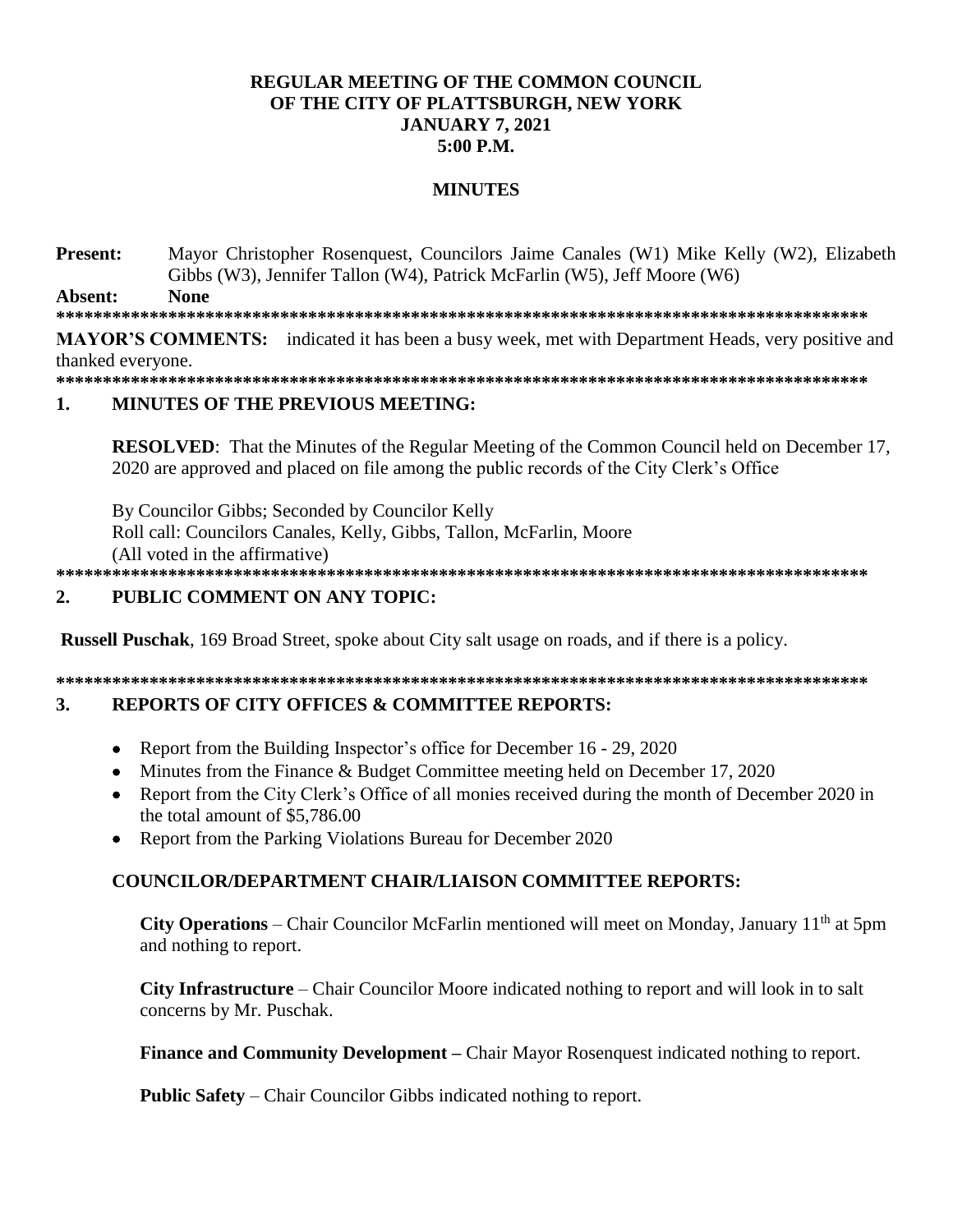**Plattsburgh Public Library** – Liaison Councilor McFarlin indicated nothing to report.

**MLD - MLD Board President Councilor Kelly indicated nothing to report.** 

**RESOLVED:** That the reports as listed are hereby ordered received and any written reports are placed on file among the public records of the City Clerk's Office.

### 

#### **CORRESPONDENCE OR RECOMMENDATIONS FROM BOARDS:** 4. **None**

#### 5. **PAYROLLS OF VARIOUS DEPARTMENTS:**

**RESOLVED:** That the payrolls of the various Departments of the City of Plattsburgh for the week ending January 6, 2021 in the amount of  $$106,942.76$  are authorized and allowed and the Mayor and the City Clerk are hereby empowered and directed to sign warrants drawn on the City Chamberlain for the payment thereof.

By Councilor Canales; Seconded by Councilor Kelly Roll call: Councilors Canales, Kelly, Gibbs, Tallon, McFarlin, Moore (All voted in the affirmative) 

### **AUDIT OF CLAIMS:** 6.

**RESOLVED:** That the bills Audited by the Common Council for the week ending January 8, 2021 in the amount of  $$255,089.98$ are authorized and allowed and the Mayor and City Clerk are hereby authorized and directed to sign warrants drawn on the City Chamberlain for the payment thereof.

By Councilor Canales; Seconded by Councilor Moore Roll call: Councilors Canales, Kelly, Gibbs, Tallon, McFarlin, Moore (All voted in the affirmative) 

### **OTHER ITEMS:** 7.

### A. Authorizing December 23, 2020 proposal from Schnabel Engineering

**RESOLVED:** In accordance with the request therefore the Common Council approves and hereby agrees to the attached December 23, 2020 proposal from Schnabel Engineering for a lump sum of \$40,400 and authorizes the execution of all necessary paperwork.

By Councilor Moore; Seconded by Councilor Gibbs Discussion: Yes Roll call: Councilors Canales, Kelly, Gibbs, Tallon, McFarlin, Moore (All voted in the affirmative) **ACTION TAKEN: Adopted** Follow up Action: None 

### B. Authorizing December 10, 2020 proposal from CDM Smith for Amendment 2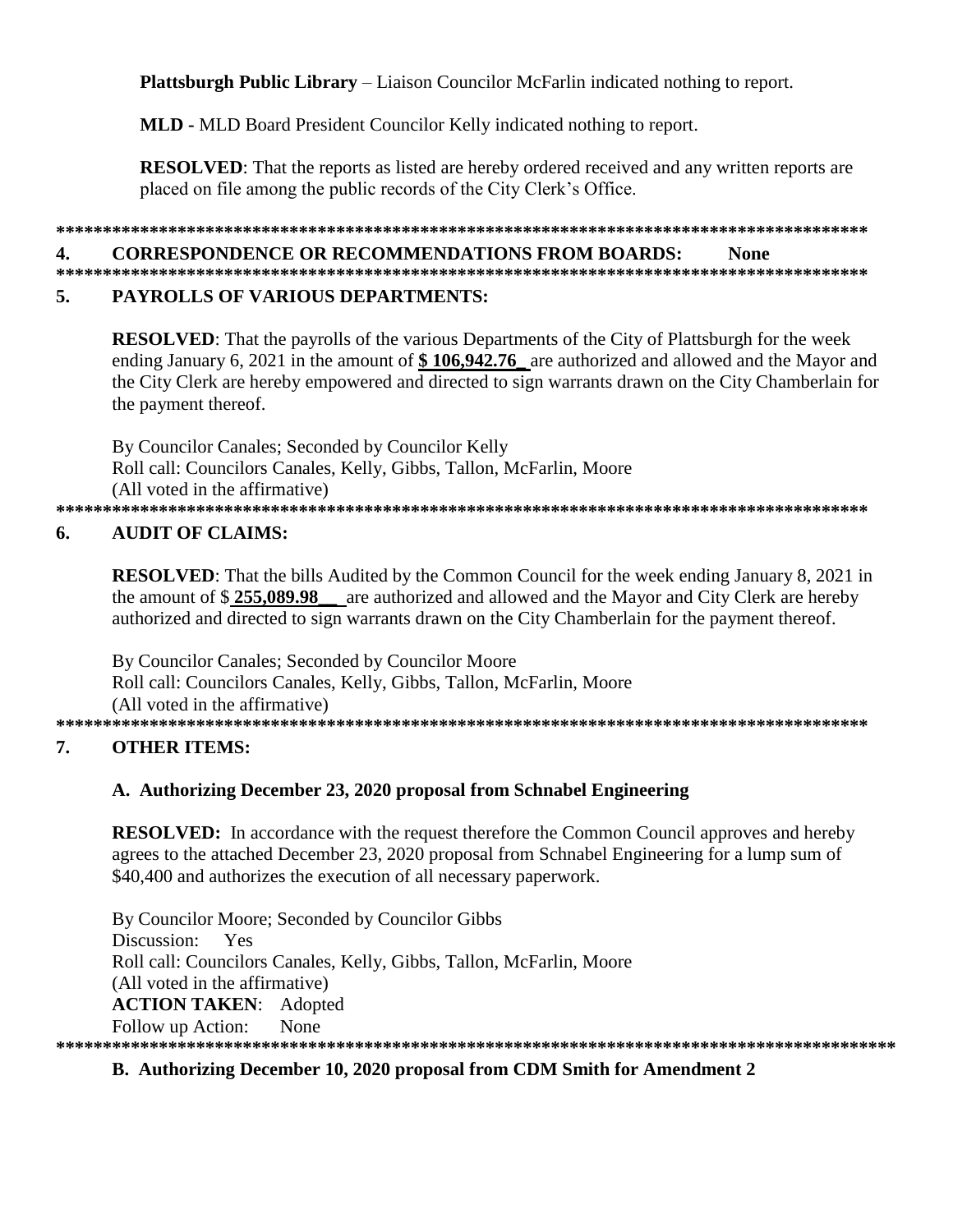**RESOLVED:** In accordance with the request therefore the Common Council approves hereby agrees to the December 10, 2020 proposal from CDM Smith for Amendment 2 to their agreement and authorizes the execution of all necessary paperwork on a time and expense basis not to exceed \$192,000.

By Councilor McFarlin; Seconded by Councilor Canales Discussion: Yes Roll call: Councilors Canales, Kelly, Gibbs, Tallon, McFarlin, Moore (All voted in the affirmative) **ACTION TAKEN**: Adopted Follow up Action: None **\*\*\*\*\*\*\*\*\*\*\*\*\*\*\*\*\*\*\*\*\*\*\*\*\*\*\*\*\*\*\*\*\*\*\*\*\*\*\*\*\*\*\*\*\*\*\*\*\*\*\*\*\*\*\*\*\*\*\*\*\*\*\*\*\*\*\*\*\*\*\*\*\*\*\*\*\*\*\*\*\*\*\*\*\*\*\*\*\*\***

## **C. Approving 2021 City of Plattsburgh Operating Budget, Tax Warrant and Capital Plan**

**RESOLVED:** In accordance with the request therefore the Common Council approves the proposed 2021 Budget, last revised on December 17<sup>th</sup>, 2020, as evidenced by the attached 2021 Budget Resolution making appropriations for the fiscal year beginning January 1, 2021, and ending December 31, 2021, and levying the property tax for the fiscal year 2021, as further evidenced by the attached 2021 Tax Warrant for the City of Plattsburgh and the County of Clinton's 2021 tax warrant certifying the City of Plattsburgh share of the 2021 County tax levy. The City of Plattsburgh report of the Summary of 2021 Operating Budget by Fund is further attached, with the thirty year tax assessment, tax rate, tax levy comparison report, the City Assessor's reports of the 2020 tax roll, omitted taxes and S495 Exemption Impact Report, and the complete Common Council Budget dated January  $6<sup>th</sup>$ , 2021, along with the 2021 Capital Expenditure Plan.

By Councilor Canales; Seconded by Councilor Moore Discussion:

### **Councilor Canales asked to postpone vote until next week so he could have more time to review.**

### **Councilor Canales made Motion to Table**. *There was no second on the motion to table therefore the motion was not moved forward.*

Roll call: Councilors Canales, Kelly, Gibbs, Tallon, McFarlin, Moore (All voted in the affirmative) **ACTION TAKEN**: Adopted Follow up Action: None **\*\*\*\*\*\*\*\*\*\*\*\*\*\*\*\*\*\*\*\*\*\*\*\*\*\*\*\*\*\*\*\*\*\*\*\*\*\*\*\*\*\*\*\*\*\*\*\*\*\*\*\*\*\*\*\*\*\*\*\*\*\*\*\*\*\*\*\*\*\*\*\*\*\*\*\*\*\*\*\*\*\*\*\*\*\*\*\*\*\* 8. TRAVEL REQUEST: None \*\*\*\*\*\*\*\*\*\*\*\*\*\*\*\*\*\*\*\*\*\*\*\*\*\*\*\*\*\*\*\*\*\*\*\*\*\*\*\*\*\*\*\*\*\*\*\*\*\*\*\*\*\*\*\*\*\*\*\*\*\*\*\*\*\*\*\*\*\*\*\*\*\*\*\*\*\*\*\*\*\*\*\*\*\*\*\*\*\* 9. RESOLUTIONS FOR INITIAL CONSIDERATION: None \*\*\*\*\*\*\*\*\*\*\*\*\*\*\*\*\*\*\*\*\*\*\*\*\*\*\*\*\*\*\*\*\*\*\*\*\*\*\*\*\*\*\*\*\*\*\*\*\*\*\*\*\*\*\*\*\*\*\*\*\*\*\*\*\*\*\*\*\*\*\*\*\*\*\*\*\*\*\*\*\*\*\*\*\*\*\*\*\*\* 10. NEW BUSINESS: None \*\*\*\*\*\*\*\*\*\*\*\*\*\*\*\*\*\*\*\*\*\*\*\*\*\*\*\*\*\*\*\*\*\*\*\*\*\*\*\*\*\*\*\*\*\*\*\*\*\*\*\*\*\*\*\*\*\*\*\*\*\*\*\*\*\*\*\*\*\*\*\*\*\*\*\*\*\*\*\*\*\*\*\*\*\*\*\*\*\*** 

### **11. EXECUTIVE SESSION (if applicable, on motion):**

### **Motion to enter Executive Session to discuss a personnel matter of a particular person or persons.**

By Councilor Gibbs; Seconded by Councilor McFarlin Roll call: Councilors Canales, Kelly, Gibbs, Tallon, McFarlin, Moore